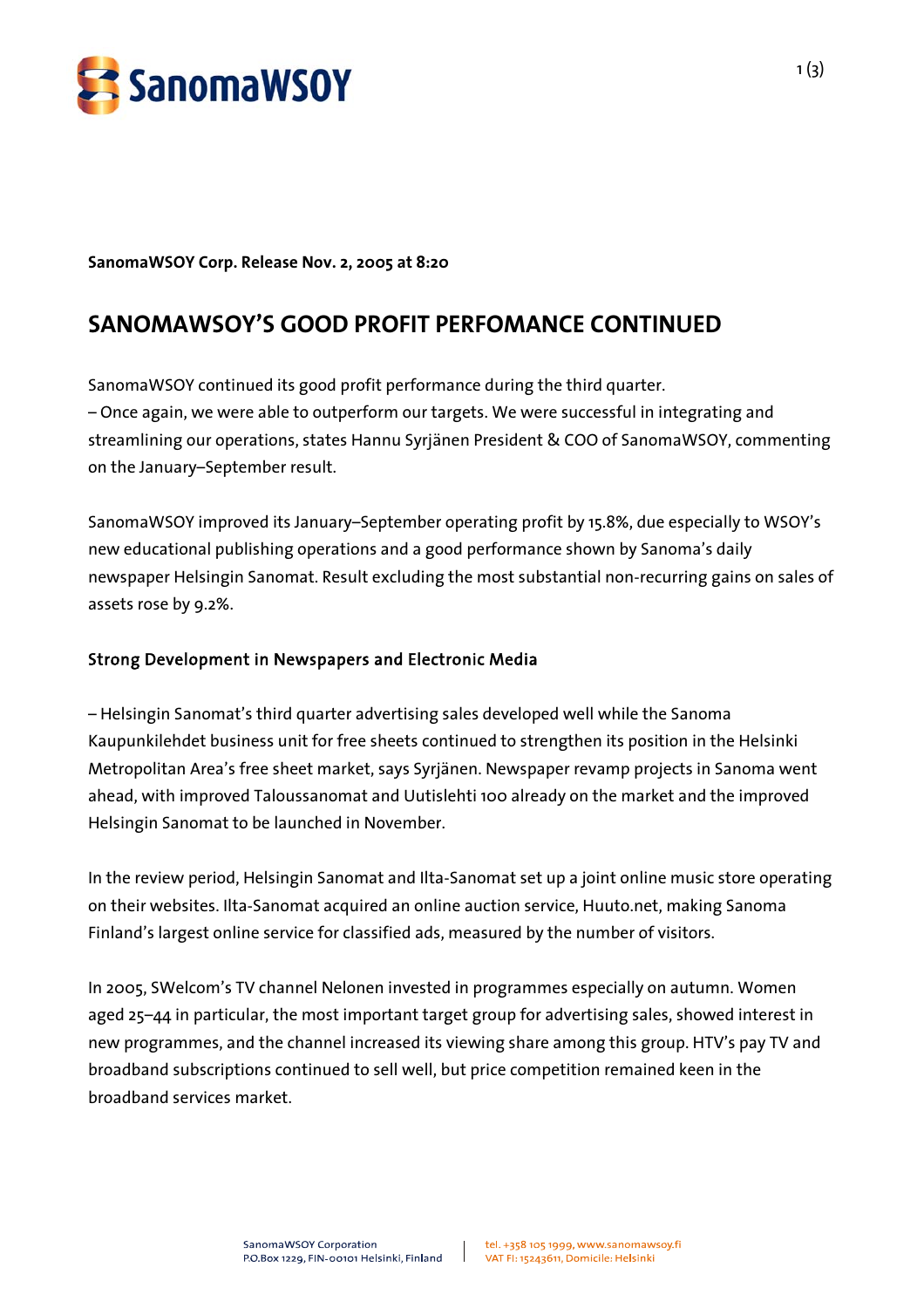

### Successful Press Distribution

Rautakirja's Suomalainen Kirjakauppa continued to expand its network of bookstores housed in shopping centres by opening a new outlet in the Sello shopping centre, Espoo, in September, followed by the opening in October of new outlets in Raisio and Tartu, Estonia.

Press distribution's newsstand sales developed favourably in Finland. Operations in Estonia and Latvia, as well as those of the press distribution companies in Lithuania, Romania, and Russia consolidated with Rautakirja during this year, made good progress.

### Magazine Portfolio expanded Further

Sanoma Magazines continued to integrate the operations of Independent Media, Russia's leading magazine publisher, as part of its operations. Further investments in widening the product portfolio in Central Eastern Europe were also made. Elle was successfully launched in Bulgaria and Story was launched in Serbia and Montenegro. Sanoma Magazines acquired a home and deco magazine publisher Peloton in the Czech Republic and launched, after the review period, a new food magazine Žena & Kuchyně.

– We will continue to invest in magazine product development and new products. Also the potential of electronic media is continuously analysed, states Syrjänen. In September, Sanoma Magazines acquired Zappybaby.be internet portal in Belgium and after the review period the leading job portal, Profession.hu, in Hungary.

### WSOY focuses on Its Core Business

WSOY divested Dark, a digital printer, in August and the Ajasto diary group in September. After the review period, in October, it sold Lönnberg Painot, a printing house specialising in high-quality materials.

– These divestments are in line with WSOY's strategy of focusing on educational materials in Europe and the publishing business in the Nordic countries, says Syrjänen. Educational publishing proved successful in both Finland and elsewhere in Europe. Within publishing operations, general literature in particular continued its favourable development in Finland.